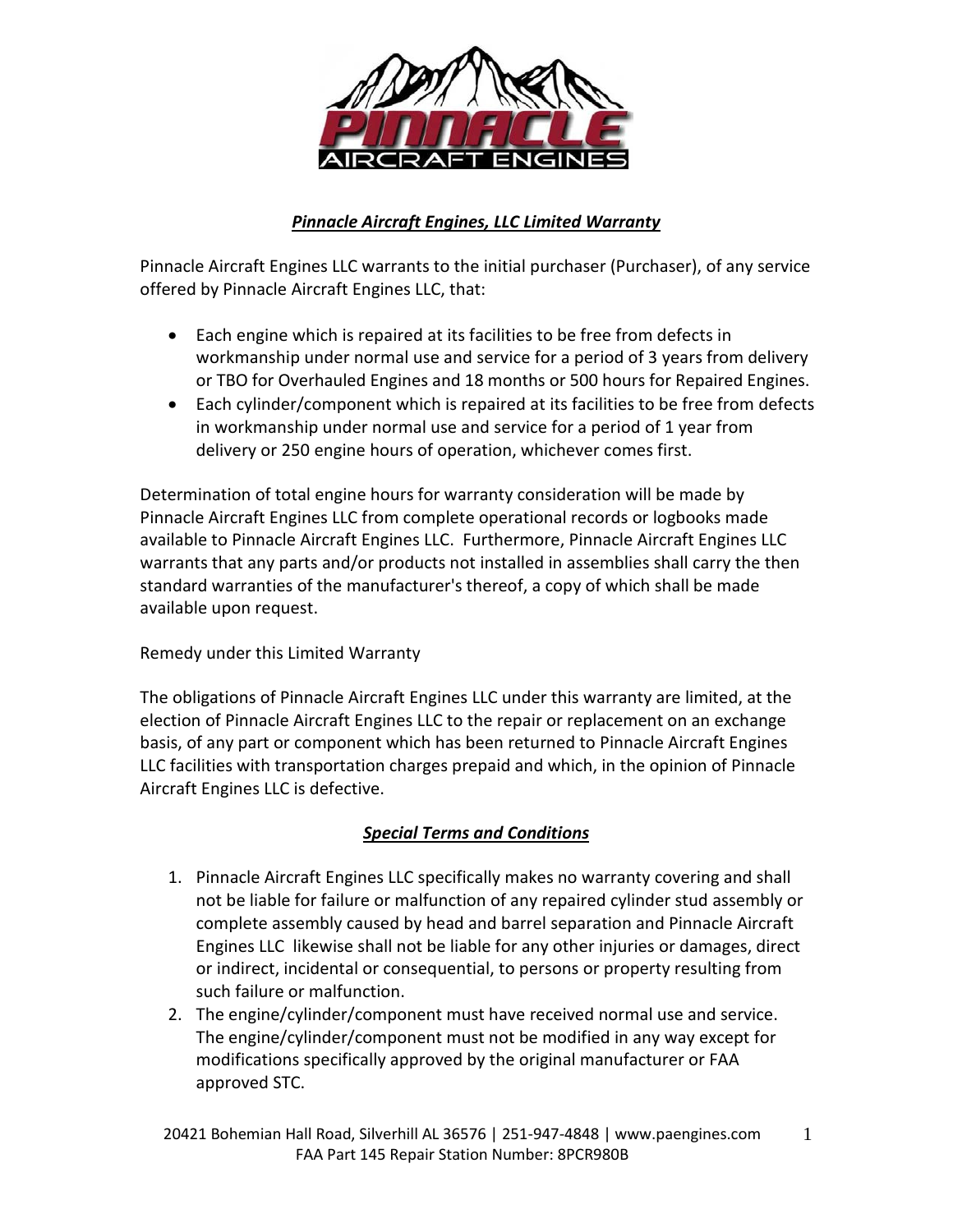

- 3. Pinnacle Aircraft Engines LLC specifically makes no warranty covering and shall not be liable for failure or malfunction of any engine/cylinder/component repaired or overhauled as the result of internal metal contamination, unless all parts, components, hoses, etc., common to the engine oil system (i.e. oil cooler, propeller governor, propeller hub, oil tubes, lines and/or hoses), are found, in the sole opinion of Pinnacle Aircraft Engines LLC, to have been properly cleaned, flushed, and/or overhauled in accordance to the manufacturers repair instructions.
- 4. Pinnacle Aircraft Engines LLC express warranty does not apply to any engine/cylinder/component that Pinnacle Aircraft Engines LLC determines has been subject to misuse, neglect, improper installation, corrosion, or accident, including foreign object damage. This applies whether the engine/cylinder/component is in operation, in transit, in storage, or which has been operated, maintained, repaired or stored other than as directed in the applicable maintenance, installation, operation or technical instructions.
- 5. Pinnacle Aircraft Engines LLC express warranty does not cover normal maintenance expenses or consumable items such as filters, gaskets and thermocouples, engine/cylinder/component removal or installation, resultant damage to other parts, or mileage or subsistence charges incurred, such as hotels, airlines and food.
- 6. Repair or replacement of any part under Pinnacle Aircraft Engines LLC express warranty will not create a new warranty period or extend the period of coverage, but any engine/cylinder/component so repaired or replaced will be warranted for the remainder of the warranty period applicable to the engine/cylinder/component replaced.
- 7. All transportation costs are the responsibility of the Purchaser, except when the engine/cylinder/component is found, in the sole opinion of Pinnacle Aircraft Engines LLC, to be defective in workmanship. In such case, the Purchaser shall be reimbursed for the full ground transportation costs to ship the engine/cylinder/component to and from Pinnacle Aircraft Engines LLC facilities.
- 8. Claims for warranty must be accompanied by adequate proof of elapsed hours and be filed with Pinnacle Aircraft Engines LLC no later than 15 days after discovery of defect. No warranty claim will be allowed, if in the opinion of Pinnacle Aircraft Engines LLC, the part and/or product was improperly adjusted, stored, handled, installed, altered, or operated contrary to the operating instructions of Pinnacle Aircraft Engines LLC, the manufacturer, FAA; or subject to misuse, neglect or accident subsequent to shipment from the Pinnacle Aircraft Engines LLC facility; or if the defect or problem giving rise to the claim resulted from the use of any fuel other than approved aviation fuel (automobile gasoline, ethanol, etc.).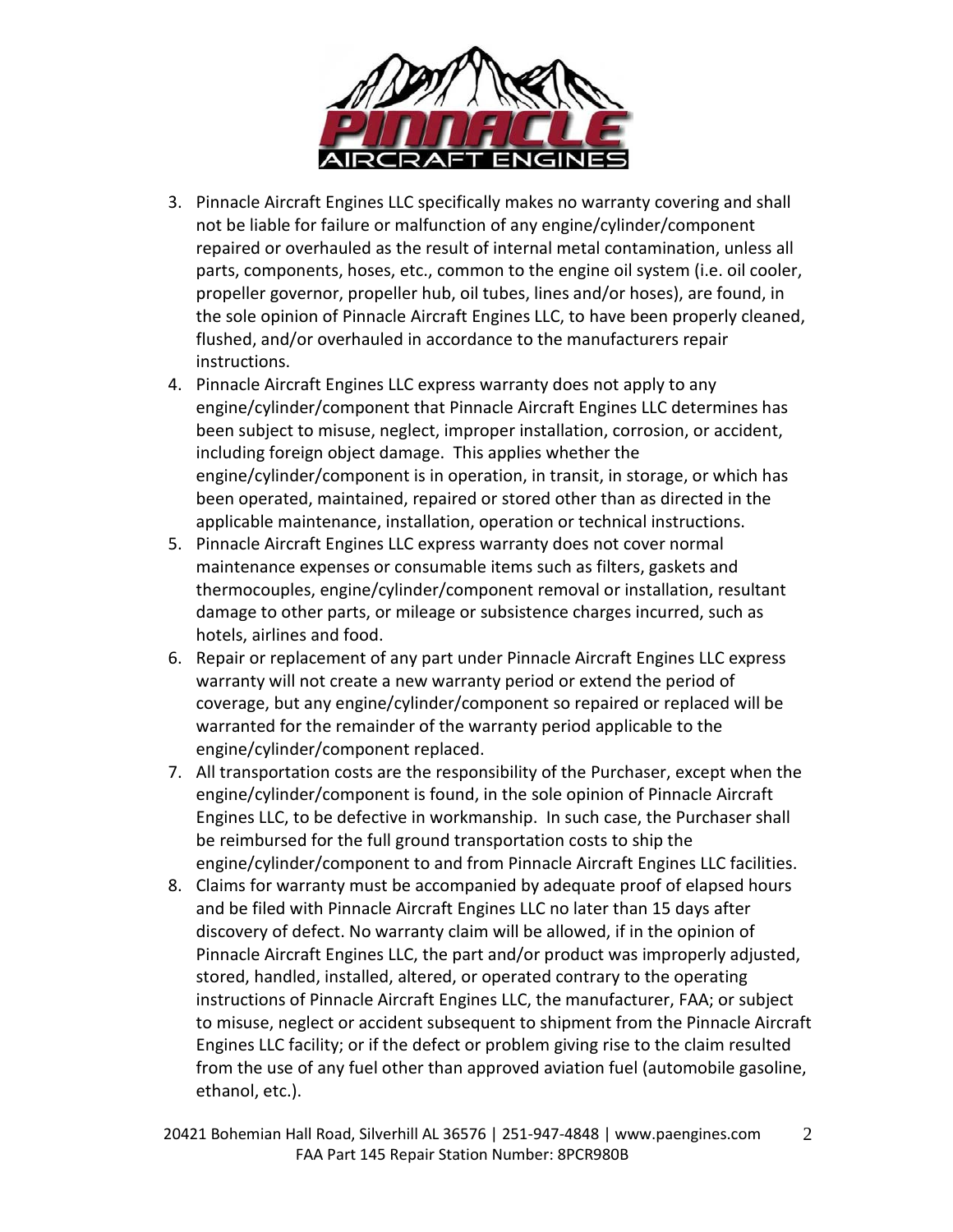

- 9. Pinnacle Aircraft Engines LLC will not process or honor warranty claims on delinquent accounts.
- 10. By accepting delivery of the engine/cylinder/component, Purchaser agrees to the terms of this warranty agreement and agrees to be bound by it whether he uses, distributes or resells the engine/cylinder/component covered by this warranty agreement.
- 11. Pinnacle Aircraft Engines LLC reserves the right at any time to incorporate in the repair of parts and components any changes which the engine manufacturer or Pinnacle Aircraft Engines LLC might make without incurring any obligation to incorporate such changes in parts and/or products previously repaired by Accelerated Engines.
- 12. Purchaser agrees and understands that the obligations of the parties under this warranty agreement shall be and are performable in Baldwin County Alabama. Purchaser consents and agrees that venue of any suit or legal proceeding brought by Purchaser, or those in privity with him, and arising out of or resulting from the conditions of engine/cylinder/component repaired by Pinnacle Aircraft Engines LLC, shall be in Baldwin County, Alabama. Further, Purchaser agrees to hereby submit to the jurisdiction of the state or federal courts that are located in Baldwin County, Alabama and designates the Secretary of State of Alabama as the Purchaser's agent for service of process.
- 13. Purchaser agrees that, if he should file suit or commence legal proceedings against Pinnacle Aircraft Engines LLC arising out of or resulting from the condition of the engine/cylinder/component supplied by Pinnacle Aircraft Engines LLC, Purchaser will pay Pinnacle Aircraft Engines LLC its costs of defending such suit or legal proceeding, including reasonable attorney's fees, in the event that (a) Pinnacle Aircraft Engines LLC prevails in the suit or legal proceeding; or (b) the value of the recovery awarded to the Purchaser is equal to or less than any settlement proposal made by Pinnacle Aircraft Engines LLC prior to the award made in the suit or legal proceeding.
- 14. This warranty agreement shall be con strued and interpreted by and in accordance with the laws of the State of Alabama.
- 15. In the event that any provisions of this warranty agreement shall for any reason be held to be invalid, illegal or unenforceable in any respect, such invalidity, illegality or unenforceability shall not affect any other provision hereof, and this warranty agreement shall be construed as if such provision(s) had never been contained in this warranty agreement.
- 16. Purchaser agrees that any dispute arising out of or resulting from the condition of the engine/cylinder/component repaired by Pinnacle Aircraft Engines LLC shall, on the written request of Pinnacle Aircraft Engines LLC, be submitted to arbitration under the rules as Pinnacle Aircraft Engines LLC and Purchaser shall

20421 Bohemian Hall Road, Silverhill AL 36576 | 251-947-4848 | www.paengines.com FAA Part 145 Repair Station Number: 8PCR980B 3